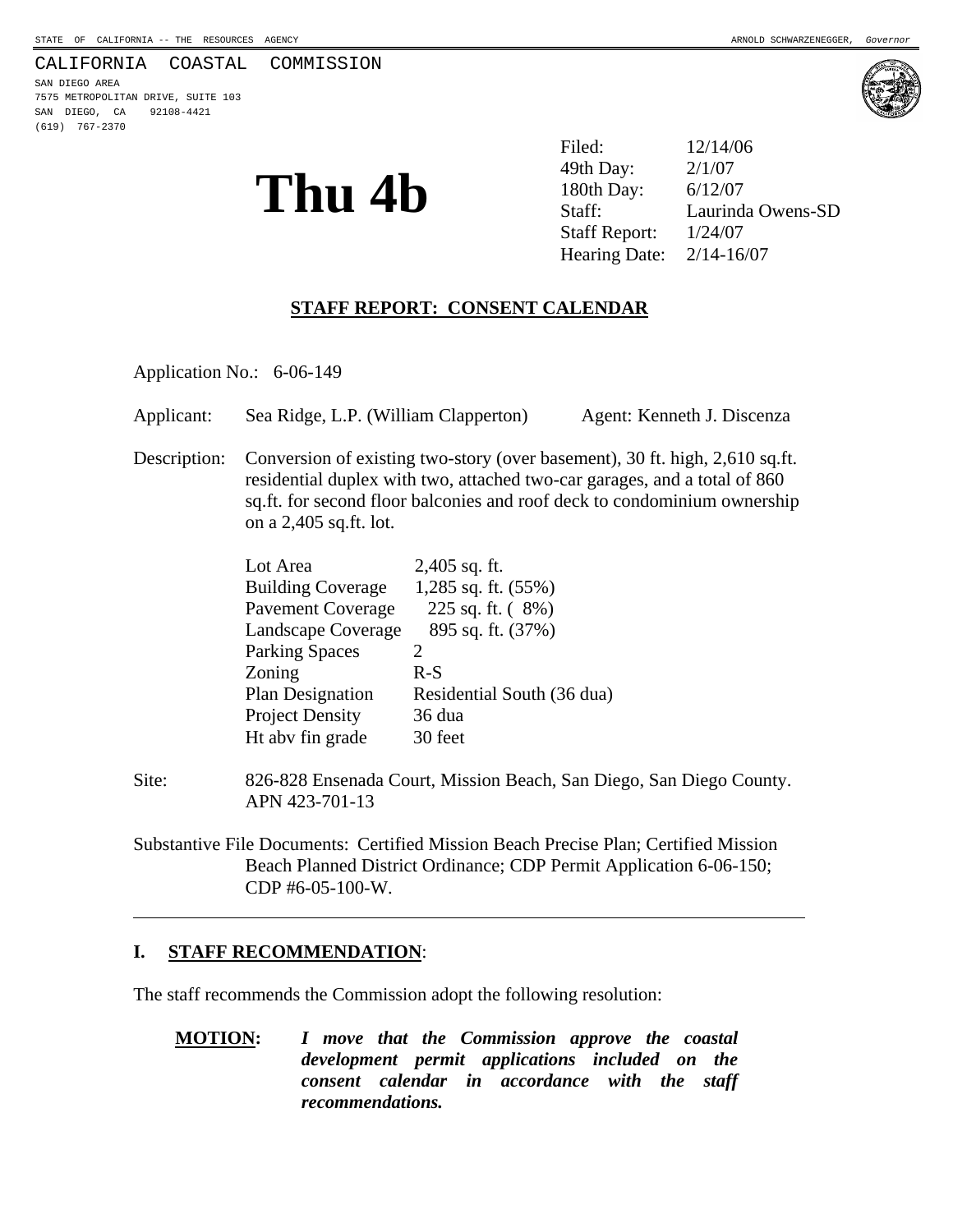6-06-149 Page 2

## **STAFF RECOMMENDATION TO ADOPT CONSENT CALENDAR:**

Staff recommends a **YES** vote. Passage of this motion will result in approval of all the permits included on the consent calendar. The motion passes only by affirmative vote of a majority of the Commissioners present.

## **II. Standard Conditions**.

See attached page.

## **III. Findings and Declarations.**

The Commission finds and declares as follows:

**A. Detailed Project Description/History**. The proposed project involves the conversion of a residential duplex consisting of a 30 ft. high, two-story (over basement), 2,610 sq.ft. structure with two, attached two-car garages, and a total of 860 sq.ft. for second floor balconies and roof deck to condominium ownership on a 2,405 sq.ft. lot. The units will consist of 1,300 sq.ft. (Unit 1) and 1,310 sq.ft. (Unit 2) in size. No other work or increase in the intensity of use on the site is proposed. The subject site is the third lot west of Bayside Lane on the north side of Ensenada Court, in the community of Mission Beach in the City of San Diego.

The subject site is immediately adjacent to another site where an existing duplex is proposed to be converted to condominium ownership by the same applicant, as well, pursuant to CDP Permit Application #6-06-150 which is being processed simultaneously with the subject permit application. In addition, the existing structure proposed for conversion to condominium ownership was constructed pursuant to CDP #6-05-100-W which was granted in November, 2005. The waiver was for the demolition of an existing single-family residence and the construction of the subject duplex.

The subject project is located within the Residential South (R-S) zone of the Mission Beach Planned District. The subject site is located in an area of original jurisdiction, where the Commission retains permanent permit authority. The subject permit consists of the conversion of the two residential apartments to condominium ownership. The existing buildings meet the current minimum side yard area setbacks adjacent to Ensenada Court. As noted above, a total of four parking spaces are currently provided on site in the north side yard adjacent to the unnamed alley, which is adequate to serve the proposed development.

 **B. Community Character /Visual Quality.** The development is located within an existing developed area and will be compatible with the character and scale of the surrounding area and will not impact public views. Therefore, the Commission finds that the development, conforms to Section 30251 of the Coastal Act.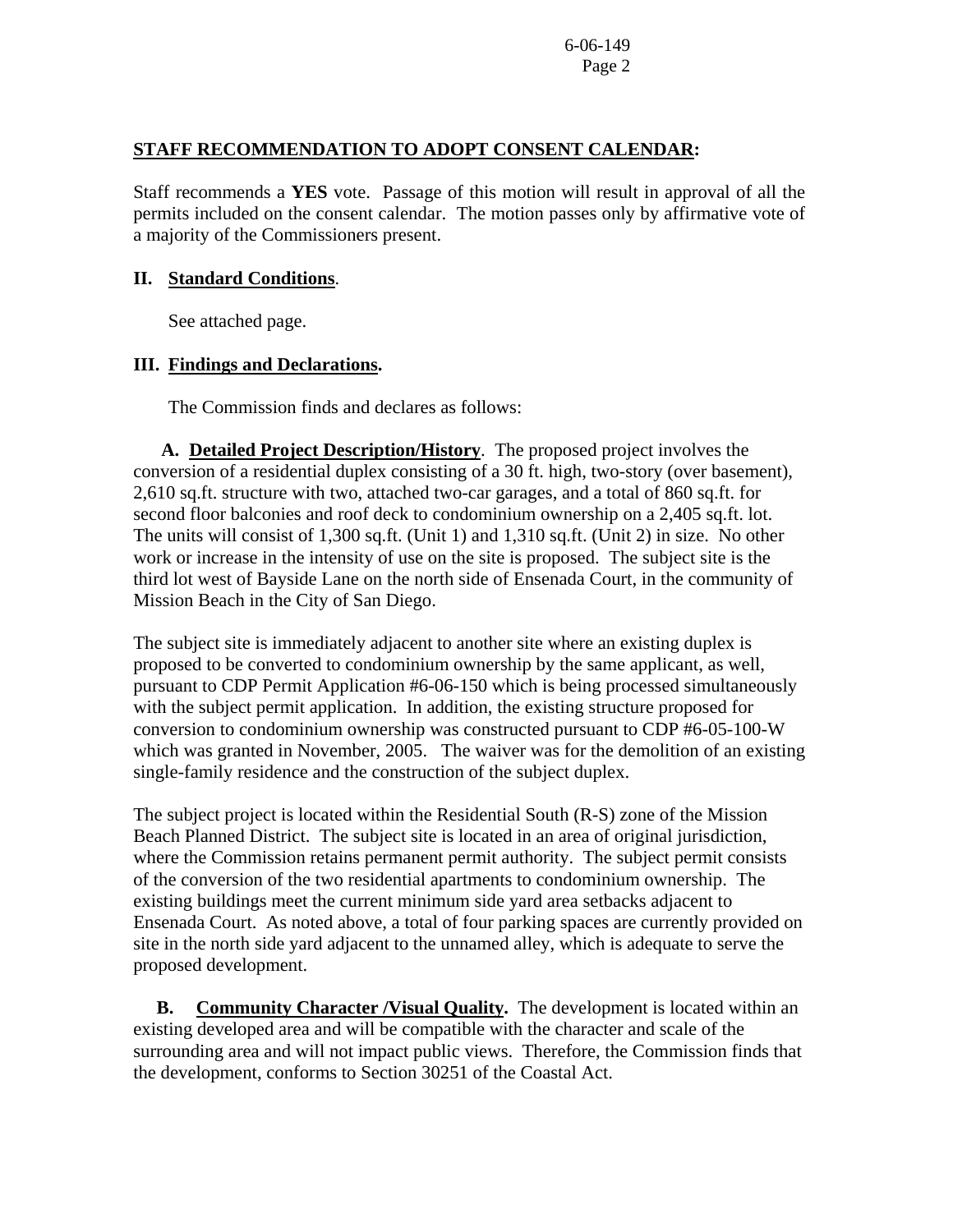6-06-149 Page 3

**C. Public Access/Parking**. The proposed development will not have an adverse impact on public access to the coast or to nearby recreational facilities. The proposed development conforms to Sections 30210 through 30214, Sections 30220 through 30224, Section 30252 and Section 30604(c) of the Coastal Act.

**D. Local Coastal Planning**. The subject site is located in an area of original jurisdiction, where the Commission retains permanent permit authority and Chapter 3 of the Coastal Act remains the legal standard of review. The proposed development is consistent with Chapter 3 of the Coastal Act. Approval of the project, will not prejudice the ability of the City of San Diego to continue to implement its certified LCP for the Mission Beach community.

 **E. California Environmental Quality Act**. There are no feasible alternatives or feasible mitigation measures available which would substantially lessen any significant adverse effect which the activity may have on the environment. Therefore, the Commission finds that the proposed project is the least environmentally damaging feasible alternative and is consistent with the requirements of the Coastal Act to conform to CEQA.

# **STANDARD CONDITIONS:**

- 1. Notice of Receipt and Acknowledgment. The permit is not valid and development shall not commence until a copy of the permit, signed by the permittee or authorized agent, acknowledging receipt of the permit and acceptance of the terms and conditions, is returned to the Commission office.
- 2. Expiration. If development has not commenced, the permit will expire two years from the date on which the Commission voted on the application. Development shall be pursued in a diligent manner and completed in a reasonable period of time. Application for extension of the permit must be made prior to the expiration date.
- 3. Interpretation. Any questions of intent or interpretation of any condition will be resolved by the Executive Director or the Commission.
- 4. Assignment. The permit may be assigned to any qualified person, provided assignee files with the Commission an affidavit accepting all terms and conditions of the permit.
- 5. Terms and Conditions Run with the Land. These terms and conditions shall be perpetual, and it is the intention of the Commission and the permittee to bind all future owners and possessors of the subject property to the terms and conditions.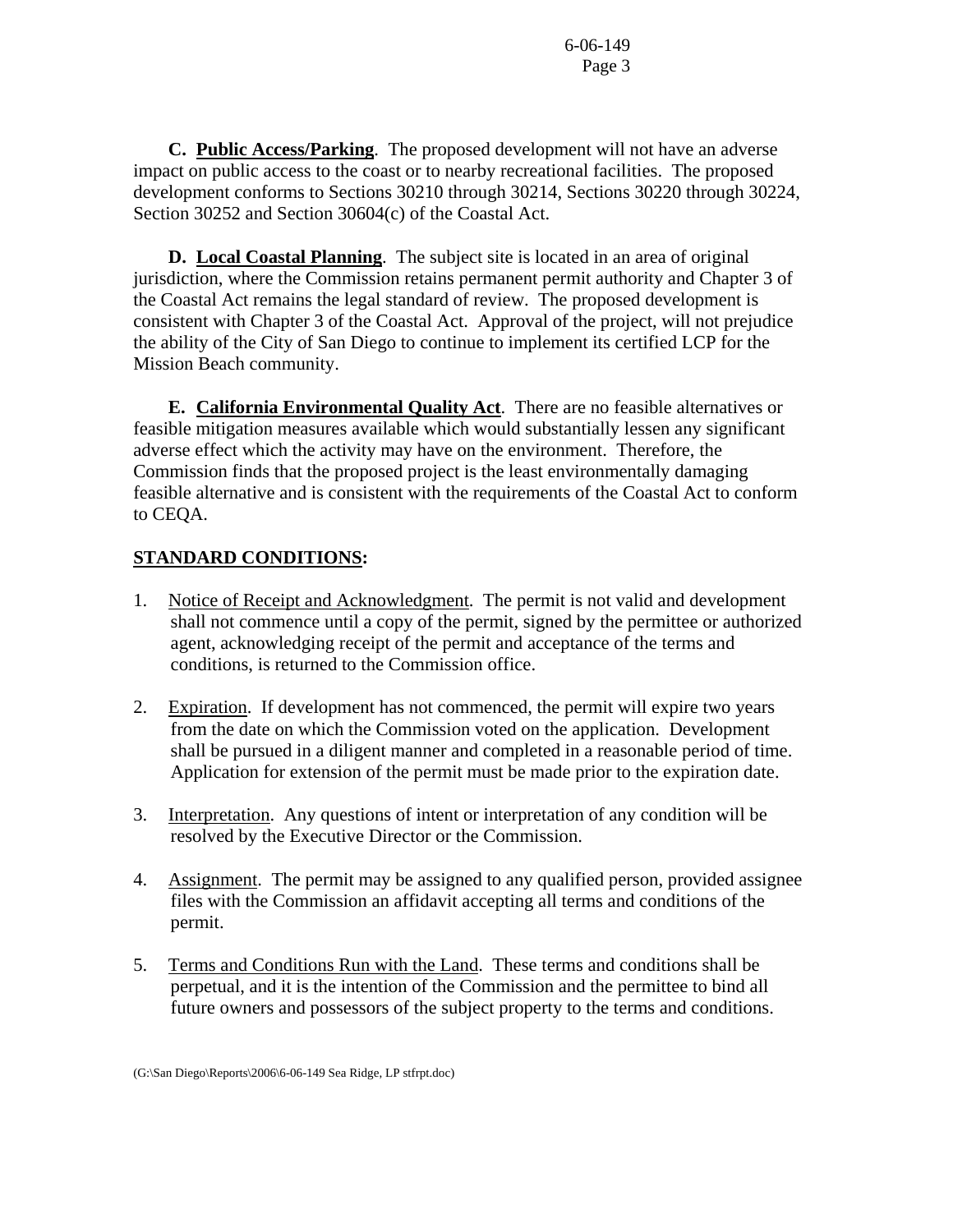6-06-149 Page 4